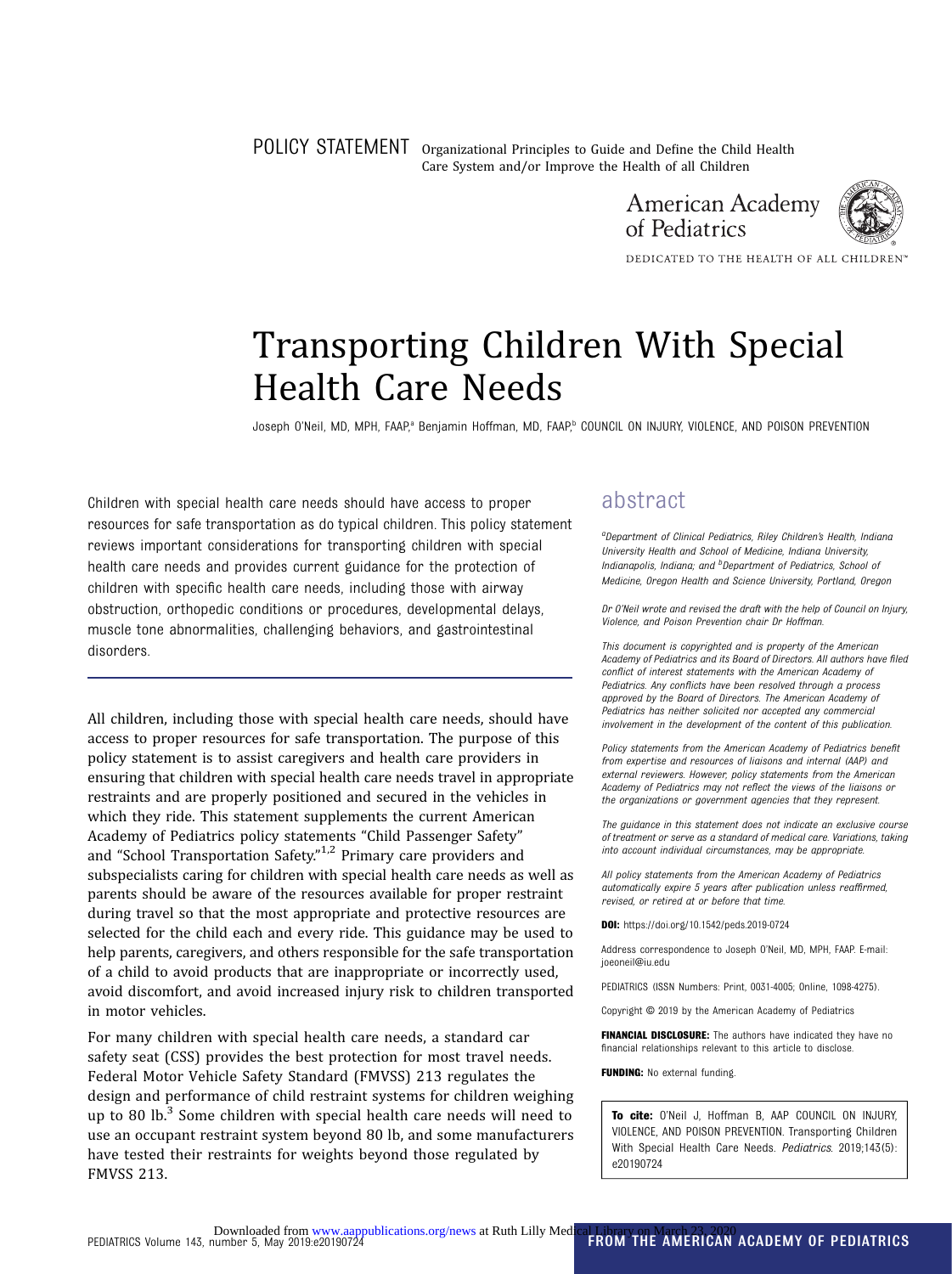Unfortunately, the biomechanical effects of a crash on test dummies representative of children with special medical needs in any restraint system have not been adequately studied. Further research is needed, including development of such test dummies by the National Highway Traffic Safety Administration (NHTSA), to address these concerns.

In March 2014, the "Hospital Discharge Recommendations for Safe Transportation of Children" was published by an expert working group convened by the NHTSA.<sup>[4](#page-6-0)</sup> This policy was endorsed by the National Child Passenger Safety Board, the Children's Hospital Association, and the National Safety Council. It recommends that hospitals that discharge children should have a hospital-based, multidisciplinary child passenger safety program. Hospital discharge policies and programs should be based on best practice recommendations by the American Academy of Pediatrics and NHTSA. Development and implementation of these policies requires planning, collaboration with appropriate staff, proper training, ongoing competency assessment, and the ability to secure funds and resources to sustain the program. Hospitals should consider having resources for conventional CSSs as well as child passenger safety restraints for children with special transportation needs related to their medical condition. All pertinent interactions between primary care providers, therapists, and child passenger safety technicians (CPSTs) should be documented in the child's medical record. The ideal child passenger safety programs should maintain an inventory of necessary child passenger restraints, have access to custom medical transportation products, and conduct program evaluations to ensure alignment with both patient needs and best practice guidelines.<sup>[4](#page-6-0)</sup> Pediatricians should consider

advocating within their local health care community to promote policies so that all children have access to an appropriate, correctly used CSS. In addition, assessment of transportation needs, procurement of the most appropriate restraint, and training for the proper use of the device and its installation in the vehicle may be incorporated into hospital discharge planning for all children with special needs. $4$  Any child with a medical condition should have a special care plan that includes what to do during transport if a medical emergency occurs. The individual or group responsible for disseminating emergency plans can be determined at the time the child's individualized education program is developed. Plans should be shared with all individuals who have responsibility for the safety and welfare of the child during transport.

Children with special needs should not be exempt from the requirements of each state's laws regarding child restraint and seat belt use. Pediatricians can serve as resources for information to legislators, policy makers, and law enforcement professionals, as well as to school officials, who may be less familiar with the importance and availability of occupant protection systems for children with special needs.

### **GENERAL GUIDANCE FOR SAFE TRANSPORTATION OF CHILDREN WITH SPECIAL HEALTH CARE NEEDS**

SPECIAL HEALTH CARE NEEDS 1. All child restraint systems should meet FMVSS 21[3](#page-6-0).<sup>3</sup> Standard child restraint devices may be used for many children with special health care needs, and whenever possible, a standard child restraint is preferable. Use of a custom or "special" child restraint system for a child with special health care needs often may be postponed until a child exceeds the physical limitations of a standard CSS. CSSs with 5 point harnesses can be adjusted

to provide good upper torso support for many children with special needs. American Academy of Pediatrics recommendations state that all children should ride rear facing in a CSS as long as possible until they exceed the weight, length, and/or height of that seat as recommended by the seat's manufacturer. These recommendations are based on expert opinion, highway crash data analysis, and sled crash tests.[1,5,6](#page-6-0) Objective data from crash tests have shown that a rear-facing CSS provides support to the head and spine that significantly reduces neck loading in crashes that have a frontal component. By extension, small children with neuromuscular conditions will likely be at increased injury risk if forward facing. Thus, riding in a rear-facing CSS should be strongly encouraged as long as possible for these children until they exceed the weight and length limits of the device.

- 2. When a child has outgrown the length or weight limits of a conventional CSS with an internal 5-point harness, other resources are available for proper and secure occupant restraint. Some systems provide full support for the child's head, neck, and back, accommodate children up to 115 lb, and may be customized to meet a child's particular needs. Others, such as the conventional travel vests or specialized medical seating systems, can be used to provide additional trunk support for a child who already has stable neck control. Tethers, additional lap seat belts, or appropriate tiedown systems are required for some of these devices and may be considerations for selection and proper use.<sup>[7](#page-6-0),[8](#page-6-0)</sup>
	- a. Large medical CSSs are an option for occupants who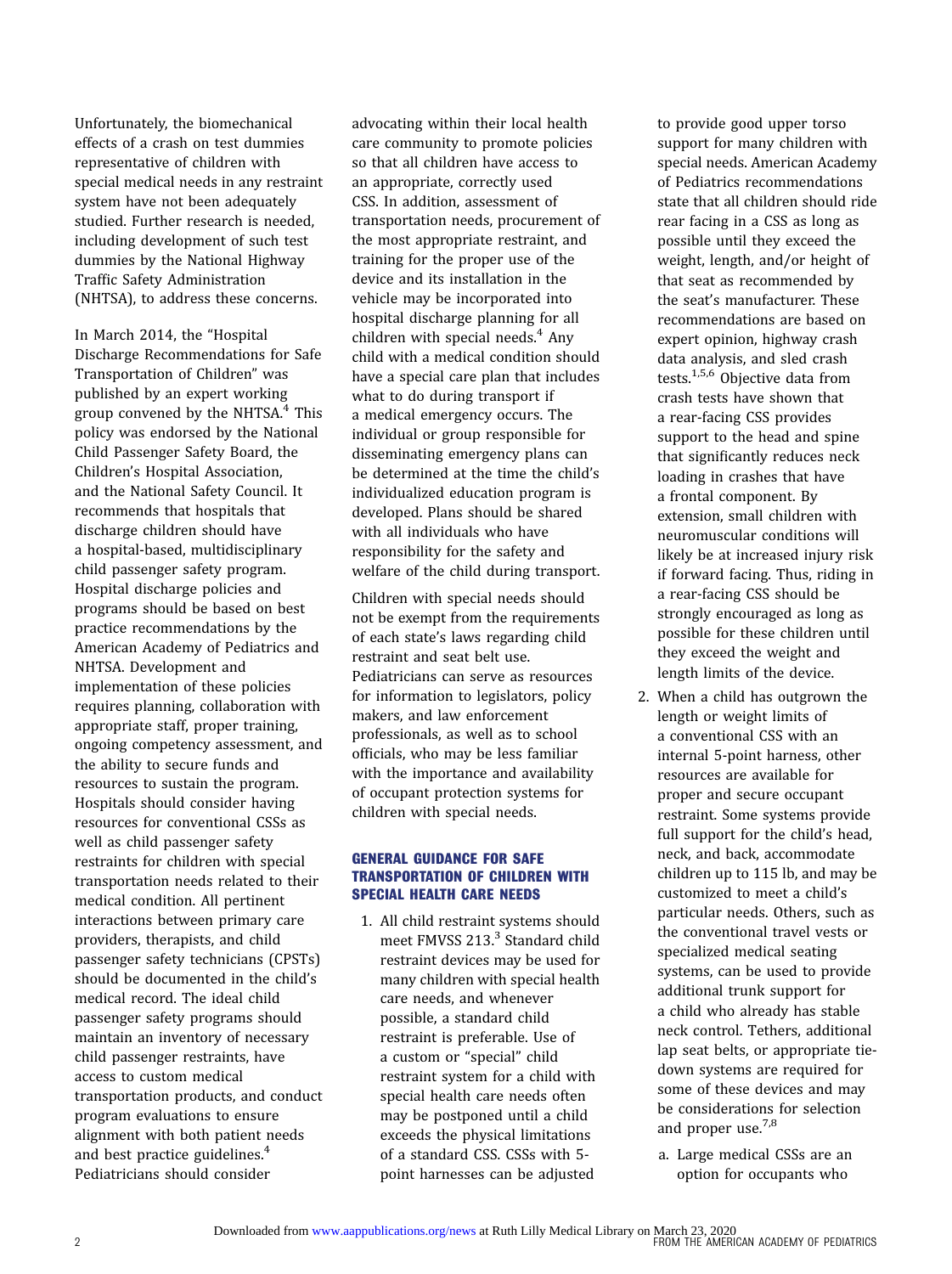require additional positioning support once they exceed the manufacturer's weight and length recommendations of standard CSSs. Positioning accessories, such as abductor wedges, support pads, and seat depth extenders, are available to provide a child with a more customized fit.

- b. Some older children with disabilities who have poor trunk control can be transported in a special needs belt-positioning booster or a conventional beltpositioning booster with trunk support. These booster seats help ensure proper positioning of the vehicle shoulder and the lap belt across the child's chest and pelvis. Depending on the type of booster seat, positioning accessories may be available to help maintain posture and comfort. A CPST with additional training in the transportation of children and adolescents with special health care needs could be a resource to the providers and family in choosing the most appropriate vehicle occupant restraint system. Resources to locate local CPST support are located at the end of this policy statement.<sup>[7](#page-6-0)</sup>
- c. Many older children and adolescents can be safely transported by using conventional lap-and-shoulder belt systems. Lap-andshoulder belts should be used properly; the lap belt should be low and flat across the child's hips, and the shoulder belt should be snug across the chest. If the lap belt lies on the child's abdomen or the shoulder belt rests on the child's neck, the child must use either a belt-positioning booster or a different CSS. The

shoulder belt should never be placed underneath the child's arms or behind the child's back.[9](#page-6-0)

- 3. Vehicle passengers should never be transported in a reclined vehicle seat. During a crash, the lap-and-shoulder belt system will not be positioned properly, thus imperiling the occupant.<sup>[9](#page-6-0)</sup>
- 4. The rear seat is the safest place for all children, and children should never ride in the front seat until they are at least [1](#page-6-0)3 years of age. $<sup>1</sup>$  A rear-facing</sup> CSS may never be placed in the front seat of a vehicle that has a front passenger air bag. The impact of a deploying air bag can severely injure or kill an infant or small child.<sup>[1,9](#page-6-0)</sup> Children may also be at risk for injury if they are out of position or lie against the door of a vehicle with a side air bag. For specific information, consult both the vehicle operator's manual and CSS manual.
- 5. Car restraint systems should not be modified or used in a manner other than that specified by the manufacturer unless the modified restraint system has been crash tested and has met all applicable FMVSSs approved by the NHTSA.<sup>[9](#page-6-0)</sup>
- 6. For a child with special health care needs who requires frequent observation during travel and for whom no adult is available to accompany the child in the back seat, seating in the front seat may be considered; however, an air bag on-off switch should be considered for the vehicle. This can only be considered after the NHTSA approves a petition to disable the air bag. $10$
- 7. Recommendations and guidelines provided by the manufacturer of the vehicle and the manufacturer of the CSS should always be followed. $1,9$  $1,9$
- 8. Parents, health care providers, and educators should be encouraged to incorporate a child's special transportation needs into his or her individualized education program developed with the school.
- 9. For additional information on transporting low birth weight or preterm infants, refer to the appropriate policy statements by the American Academy of Pediatrics.<sup>[11](#page-6-0)</sup>
- 10. Children with special health care needs may travel on commercial airlines. Each airline has its own policies in accordance with Federal Aviation Administration regulations regarding the use of assistive devices on a commercial aircraft. The use of medical assistive devices is allowed under the Air Carrier Access Act (14 CFR  $\S 382$ ).<sup>[12](#page-6-0)</sup> Caregivers may be advised to refer to the Federal Aviation Administration Web site for regulations regarding air travel for individuals with disabilities [\(www.transportation.](http://www.transportation.gov/airconsumer/disability) [gov/airconsumer/disability](http://www.transportation.gov/airconsumer/disability)).

### **GUIDANCE FOR SAFE TRANSPORTATION** OF CHILDREN WITH SPECIFIC MEDICAL **CONDITIONS**

Conditions Although research has been limited, current information suggests the following guidance when selecting an appropriate occupant protection system and positioning a child with special needs properly in the vehicle.

## Airway Obstruction

Airway obstruction may occur in infants, children, or adolescents for many reasons. Conditions encountered may include hypotonia, craniofacial abnormalities, or primary airway problems. There are many ways to maintain a stable airway during the vehicle transport of an affected child. If there is any concern about airway or respiratory compromise during vehicle transport,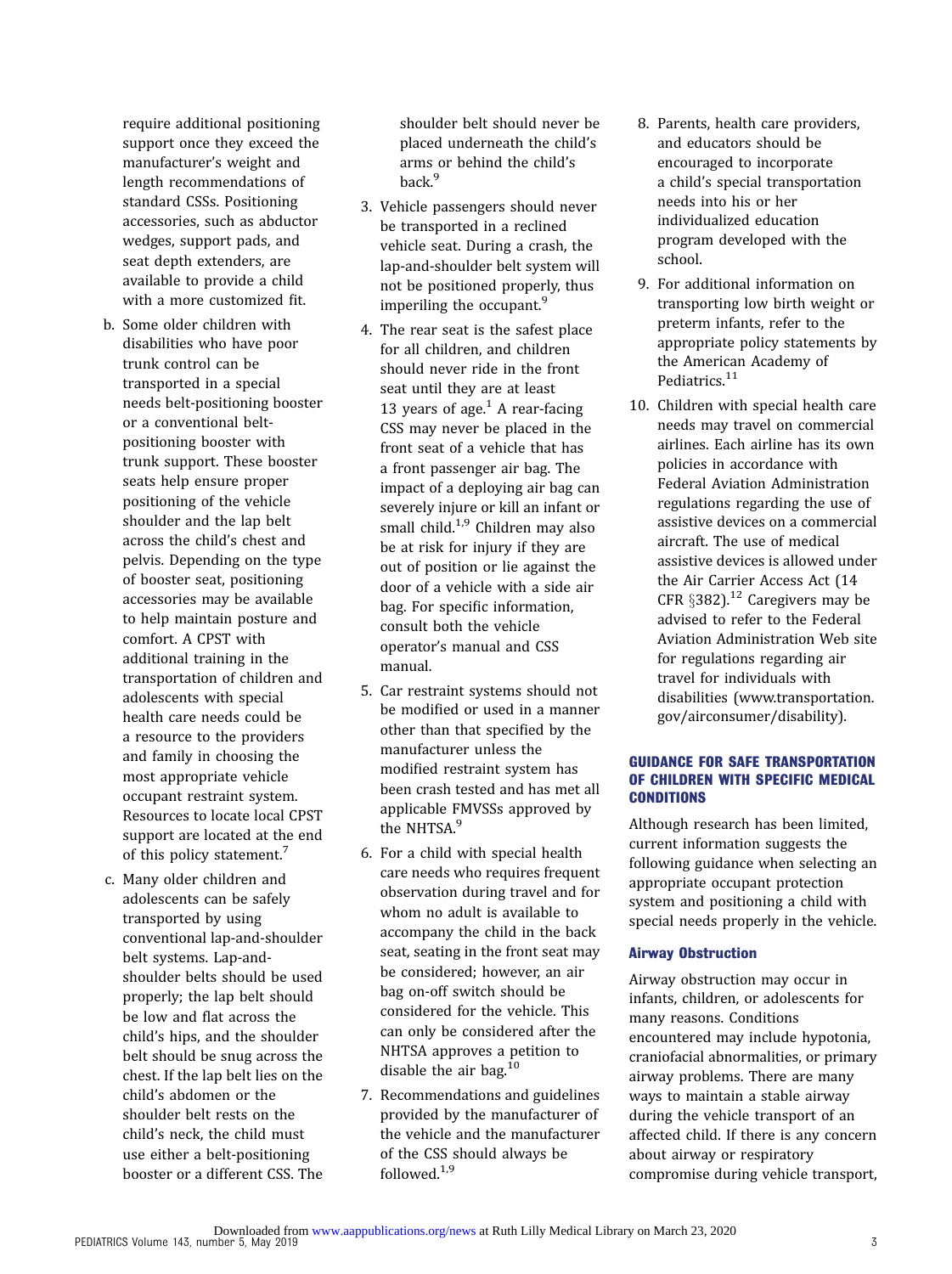an evaluation should be performed before the child is discharged. $11$ This evaluation should include a multidisciplinary team, including someone with advanced training in the transportation of children with special health care needs. For infants and young children, a car seat study using the child's CSS at the angle recommended for use in the vehicle seat during travel should be performed.[11](#page-6-0) Abnormal results need to be addressed by the care team and may require coordination with the child's medical home. CSSs that are only rear facing with multiple recline options are useful for infants with many medical problems, especially respiratory conditions. Sometimes a firm, lightweight object such as a rolled towel or Styrofoam pool noodle can be placed in the vehicle seat crease to adjust the angle in accordance with manufacturers' instructions.[9](#page-6-0) Convertible CSSs also can be used in the rear-facing position for children and can accommodate weights up to approximately 50 lb. These restraints may be especially useful for children with poor head and neck control. If a child has a specific medical condition such as Pierre Robin sequence and requires prone positioning for transport, the infant will need to be placed in a car bed and must be tested in the car bed before discharge.

Infants and children with a tracheostomy tube should not use child restraint systems with a harness or seat belts that could make contact with the tube and cause it to dislodge. An occupational therapist or CPST with training and experience in the safe transportation of children with special needs could provide guidance for best seat selection. Even with typically developing children, the risk of airway obstruction exists $^{13}$  $^{13}$  $^{13}$ ; therefore, all children should use their CSSs only for travel and should not be left in the CSSs outside of the vehicle.<sup>[9](#page-6-0)</sup> Children with significant

airway obstruction or who have a tracheostomy should have a trained person with them at all times who can relieve the obstruction and monitor the airway. These caregivers should be trained in the emergency replacement of the tracheostomy tube if it comes out during travel.<sup>[7,8](#page-6-0)</sup>

Muscle Tone Abnormalities Muscle tone abnormalities, including both hypo- and hypertonia, can affect infants, children, or adolescents for many reasons. Muscle tone varies with each child and can fluctuate during the day. Airway issues in children with abnormal muscle tone may lead to airway obstruction. (Please refer to the previous section on airway obstruction for guidance.) For most situations, the infant or toddler with hypotonia will be safest in the rear-facing orientation within the vehicle as long as the height and weight of the patient does not exceed the CSS manufacturer's recommendations. Some manufacturers allow their forwardfacing CSSs to be used in a semireclined position; these can be useful for larger toddlers with poor head control. Crotch rolls, made with a rolled towel or a diaper, may be added between the child's legs and the crotch strap to keep the hips against the back of the seat and prevent the child from slumping forward in the seat.<sup>[9](#page-6-0)</sup> Lateral support may be provided with rolled blankets, towels, or foam rolls to ensure proper upright positioning of the child. However, padding should never be placed between the child and the CSS.<sup>[9](#page-6-0)</sup> Soft padding (such as blankets, pillows, or soft foam) compresses on impact and prevents harness straps from maintaining a secure, tight fit on a child's body. Only products that come with the seat or are sold by the manufacturer for use with the specific seat should be used.<sup>[9](#page-6-0)</sup> Also, head bands or stiff cervical collars may not be used to restrain the child's head. For children with increased muscle tone whose opisthotonic posturing

makes sitting in a CSS difficult, a foam roll or rolled blanket under the child's knees may help with positioning. $14$ Children with cerebral palsy or spina bifida may have scoliosis that makes it difficult to be seated in a conventional CSS. A large medical seat or an adaptive restraint may need to be obtained. Large medical seats can be customized to suit the individual needs of occupants who require positioning support beyond that offered by a conventional restraint system. For children who have sufficient head, neck, and trunk support to sit upright during travel but need supplemental support, adaptive belt-positioning booster seats may suffice. Like all beltpositioning booster seats, these seats must be used only with both the lapand-shoulder belt system of the vehicle.<sup>[9](#page-6-0)</sup> These adaptive boosters are easier to transfer between vehicles and may be an option for children who often ride in many vehicles. Use of car beds, large medical seats, and adaptive boosters may require an order by a physician and a letter of medical necessity. It is important that a rehabilitation therapist with training in the safe transportation of children with special health care needs be included in the evaluation, ordering, and implementation of the seat<sup>[7](#page-6-0)</sup>

Gastrointestinal Issues Many children with special health care needs suffer from emesis or severe gastroesophageal reflux or have gastrostomy feeding tubes. The angle at which the infant or child sits in the CSS may increase the intraabdominal pressure and aggravate the reflux.<sup>[15](#page-6-0)-[17](#page-6-0)</sup> Solutions to addressing these issues can include waiting a period of time after feeding before traveling, optimizing the medical management of reflux, changing the angle that the infant or child travels with a CSS that allows multiple options for angle of recline, or using a car bed. Because there is potential for increased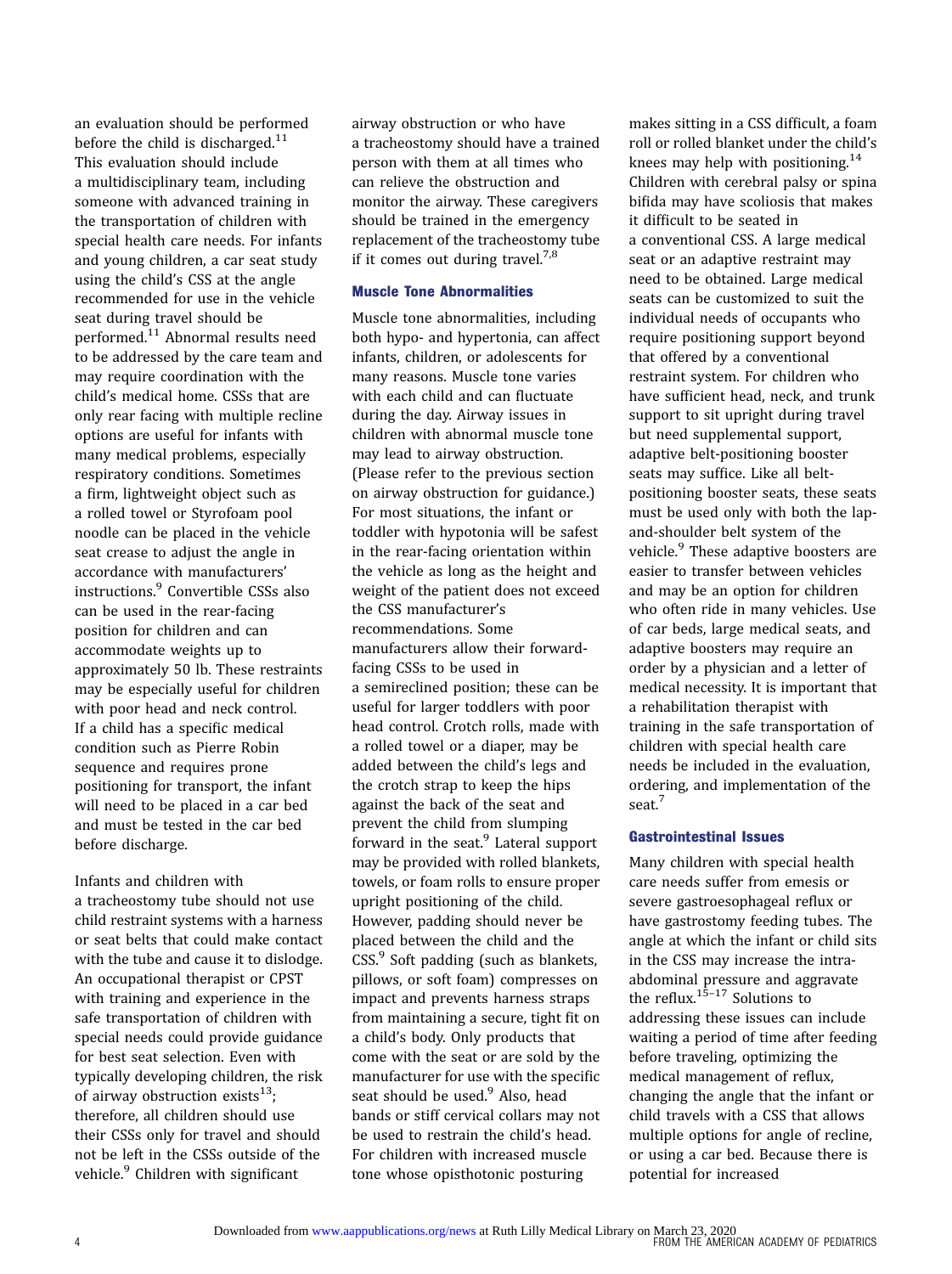gastroesophageal reflux during the time the child is in the CSS, the restraint device should only be used for travel, and the infant or child should be removed from the CSS when at the destination. Gastrostomy tubes may affect the CSS harness fit. It is important to select a CSS that does not have a harness that rubs against the feeding tube. Families should have an emergency plan to be able to replace the tube or to cover the stoma if the tube comes out during travel.

Casts Casts are often applied to a patient for a variety of circumstances, whether to maintain a bony alignment postoperatively or to allow a bone to heal after trauma. For most situations, the cast will not interfere with the use of a CSS. However, there are circumstances when a cast interferes with positioning the child in a CSS.

For children with spica casts, frequently the side of the CSS prevents proper positioning because of the fixed flexion and abduction of the femurs. Consultation with occupational therapists specially trained in the transportation requirements of children with special health care needs could be helpful in the selection of a CSS or an alternative that will provide protection and comfort during motor vehicle transportation. Availability of specialty CSSs can be labile, as new models are introduced and existing products are removed from the marketplace, and consultation with individuals familiar with current products will be helpful. Consideration of hospital-based loaner programs that obtain and maintain specialty seating systems should be considered to provide appropriate CSSs as needed.[4](#page-6-0) Planning for the transportation needs of the child before discharge may help prevent delays in leaving the facility.

Many older children and youth in body or hip spica casts have limited resources available for safe transport in motor vehicles. Often, these children have outgrown the weight and height limits or simply do not fit into a conventional seat. Older children who might be able to correctly use the vehicle seat belt may not be able sit upright as required. A travel vest or harness can be a reasonable alternative for many such children. Such vests can accommodate a child sitting in a vehicle seat from 2 years of age and from 20 to 168 lb. This restraint system will not be appropriate for children with poor head, neck, or trunk control.

Another vest-style option for a child who must travel lying down is available commercially. The child must be able to fit lengthwise on a vehicle bench seat perpendicular to the direction of the vehicle. These vests are available for children 1 to 12 years of age who weigh between 20 and 100 lb. Two sets of seat belts are routed through the vest to secure the child at his or her side against the vehicle seat. An ancillary belt loops around the casted leg or legs at the knees and is routed through the other seat belt. When it is not possible to fit a child onto a vehicle seat, use of an ambulance for transport is recommended.

challenging Behavior<br>Behavior Children may exhibit behaviors that preclude safe use of a particular CSS, are distracting to the driver, or otherwise place the child or passengers at risk. Although challenging behaviors can be observed among typical children, these behaviors can also be seen in children with developmental delay (or intellectual disability), autism, or emotional problems and may include impulsive, hyperactive, aggressive, and noncompliant behaviors in the vehicle, making transportation dangerous. In-depth discussions with parents or caregivers, teachers, therapists, or psychologists may be

helpful to identify triggers and develop strategies to possibly avoid inappropriate behavior. Monitors or aides trained in behavioral techniques and both qualified and capable of meeting the child's specific needs may be needed to help ensure safe transport. Although many of these children can be safely transported in standard CSSs, children with severe behavioral challenges may require specialized restraints during travel. Use of standard CSSs with higherweight internal harnesses or large medical seats may be useful for some older and larger children who will not remain seated in a booster seat or seat belt. Families should never modify the CSS to make it more difficult to escape.<sup>[9](#page-6-0)</sup> In addition, travel vests with rear back closure and a floor mount tether also may be helpful for use with children who have behavioral problems that interfere with safe travel.

Wheelchair Transportation Any child who can assist with transfer, be reasonably moved from a wheelchair, stroller, or special seating or mobility device to the forward-facing vehicle seat equipped with dynamically tested occupant restraints or be reasonably moved to a child restraint system complying with FMVSS 213 requirement should be transferred accordingly for transportation. In these cases, "reasonably" implies that the child can be moved from the wheelchair to the bus seat or occupant restraint without significant discomfort or risk of injury to either the child or caregiver. The unoccupied wheelchair also should be secured adequately in the vehicle to prevent it from becoming a dangerous projectile in the event of a sudden stop or crash. $^{18}$ 

If the child must travel in a wheelchair, it should be secured in a forward-facing position. It is also recommended that the child or adolescent be transported in a transit option wheelchair. Transit option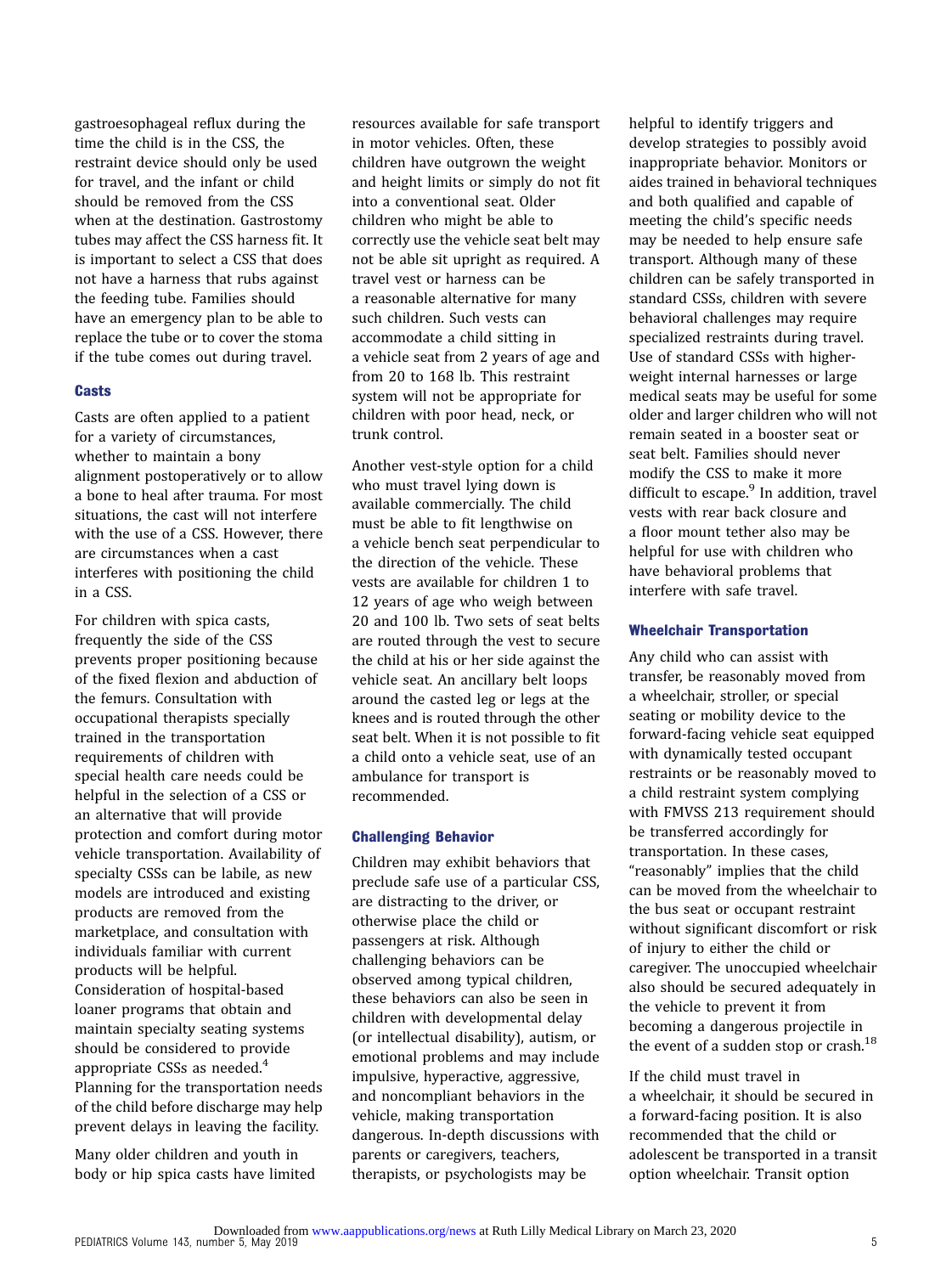wheelchairs have been specifically designed for vehicle transport and are thus safer to use in a vehicle than a wheelchair without a transit option.[18](#page-6-0) Transit option wheelchairs should comply with American National Standards Institute/Rehabilitation Engineering and Assistive Technology Society of North America WC19, a voluntary standard to ensure that the design and performance requirements for use in motor vehicles are met.<sup>19</sup> If a transit option wheelchair is not available, the wheelchair should have a metal frame to which tie-down straps and hooks can be attached at frame junctions. Tie-down straps, restraint belts, and wheelchairs that meet current standards should be used during transport.<sup>20</sup> Any occupied wheelchair should be secured with 4 point tie-down devices. Lap boards or metal or plastic trays attached to the wheelchair or to adaptive equipment should be removed and secured separately for transport. $^{21}$  An occupant restraint system that includes upper torso restraint (ie, shoulder harness) and lower torso restraint (ie, a lap belt over the pelvis) should be provided for each wheelchair-seated occupant. Head bands or stiff cervical collars may not be used to restrain the child's head separately from the torso or support the head.

EQUIPMENT TRANSPORTATION 1. When transporting a child with special needs, ancillary pieces of medical equipment (eg, walkers, ventilators, pumps, oxygen tanks, monitors) should be secured on the vehicle floor or, if allowed by the vehicle manufacturer, underneath a vehicle seat or wheelchair or below the window line. These devices can become projectiles during a crash and can strike an occupant, making safe storage a critical consideration. In most passenger vehicles, the safest option is the vehicle trunk. The driver or caregiver should refer to the vehicle owner's manual or

consult the vehicle manufacturer to identify proper locations and methods for the safe storage of equipment.<sup>[14](#page-6-0)</sup>

2. Children who require electricitypowered medical equipment for use during transit should have portable self-contained power for twice the expected duration of the trip as well as a fully charged backup system with them. Additionally, the child's medical equipment should include a connector to attach medical equipment to the vehicle power source in case of an emergency. The caregiver should contact the vendor, medical equipment provider, or manufacturer for the appropriate equipment. For improved safety, lead acid batteries, electricity-powered wheelchairs, or other mobile seating devices and respiratory systems should be converted, when possible, to gel-cell or drycell batteries. To house and protect batteries during everyday use, transportation, and collision, the use of external battery boxes is recommended.<sup>[21](#page-6-0)</sup>

### **CONCLUSIONS**

CONCLUSIONS It is essential that all children have the opportunity to be transported in the safest possible way. For children with special health care needs, life includes all the components that any other child enjoys. It must be ensured that they have access to the expertise and means to travel safely to help them achieve their greatest potential.

### **RESOURCE AVAILABILITY**

RESOURCE AVAILABILITY Resources can be found at the National Center for Transportation of Children with Special Health Care Needs, Riley Hospital for Children, Indiana University School of Medicine (1-800-755-0912), or [https://](https://preventinjury.pediatrics.iu.edu/special-needs/) [preventinjury.pediatrics.iu.edu/](https://preventinjury.pediatrics.iu.edu/special-needs/) [special-needs/](https://preventinjury.pediatrics.iu.edu/special-needs/), which includes

photographs of specialized products for children with special needs.

Additional resources can be found at the Rehabilitation Engineering Research Center on Wheelchair Transportation Safety and the University of Michigan Transportation Research Institute. A detailed brochure on the use of a wheelchair as a transportation device on the bus or the family vehicle is available at [http://www.travelsafer.org.](http://www.travelsafer.org)

### **LEAD AUTHORS**

.<br>Joseph O'Neil, MD, MPH Benjamin Hoffman, MD

### **COUNCIL ON INJURY. VIOLENCE. AND** POISON PREVENTION, 2018–2019

Benjamin Hoffman, MD, Chairperson Phyllis F. Agran, MD, MPH Sarah A. Denny, MD Michael Hirsh, MD Brian Johnston, MD, MPH Lois K. Lee, MD, MPH Kathy Monroe, MD Judy Schaechter, MD, MBA Milton Tenenbein, MD Mark R. Zonfrillo, MD, MSCE Kyran Quinlan, MD, MPH, Immediate Past Chairperson

\_\_\_\_\_\_\_\_\_<br>Lynne Janecek Haverkos, MD, MPH – National Institute of Child Health and Human Development Jonathan D. Midgett, PhD – Consumer Product Safety Commission Alexander W. (Sandy) Sinclair – National Highway Traffic Safety Administration Richard Stanwick, MD – Canadian Pediatric Society

### **STAFF**

STAFF Bonnie Kozial

ABBREVIATIONS CPST: child passenger safety technician CSS: car safety seat FMVSS: Federal Motor Vehicle Safety Standard NHTSA: National Highway Traffic Safety Administration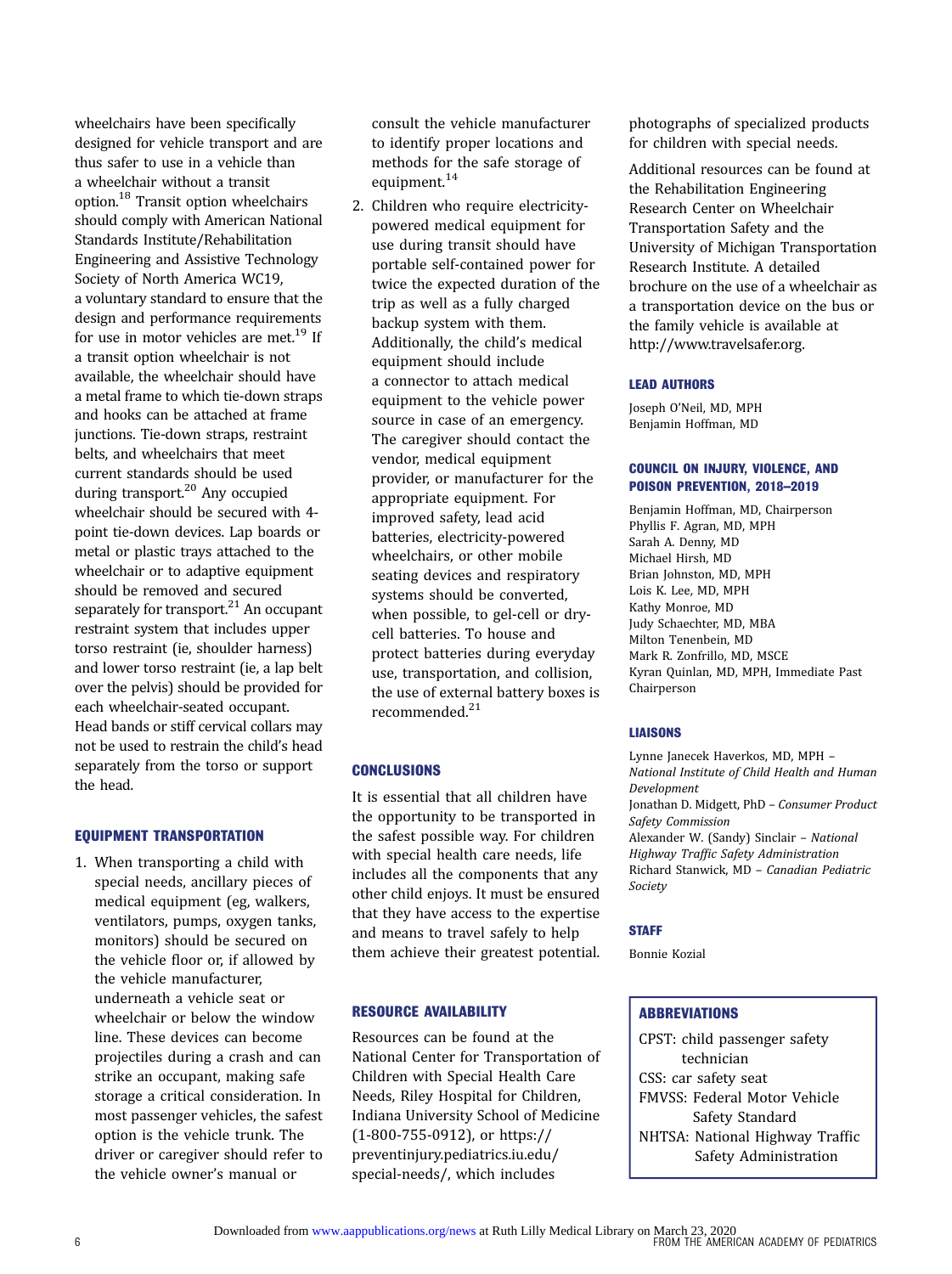### <span id="page-6-0"></span>**REFERENCES**

- 1. Durbin DR, Hoffman BD; Council on Injury, Violence, and Poison Prevention. Child passenger safety. Pediatrics. 2018; 142(5):e20182460
- 2. Agran PF; American Academy of Pediatrics Committee on Injury, Violence, and Poison Prevention; American Academy of Pediatrics Council on School Health. School transportation safety. Pediatrics. 2007; 120(1):213–220
- 3. National Highway Traffic Safety Administration. Federal Motor Vehicle Safety Standards: child restraint systems, child restraint anchorage systems. Available at: [www.gpo.gov/](http://www.gpo.gov/fdsys/pkg/CFR-2011-title49-vol6/pdf/CFR-2011-title49-vol6-sec571-213.pdf) [fdsys/pkg/CFR-2011-title49-vol6/pdf/CFR-](http://www.gpo.gov/fdsys/pkg/CFR-2011-title49-vol6/pdf/CFR-2011-title49-vol6-sec571-213.pdf)[2011-title49-vol6-sec571-213.pdf.](http://www.gpo.gov/fdsys/pkg/CFR-2011-title49-vol6/pdf/CFR-2011-title49-vol6-sec571-213.pdf) Accessed July 25, 2018
- 4. National Child Passenger Safety Board. Hospital discharge recommendations for safe transportation of children. Available at: [http://cpsboard.org/cps/](http://cpsboard.org/cps/wp-content/uploads/2014/02/FINAL_dischargeprotocol_7_3_20141.pdf) [wp-content/uploads/2014/02/FINAL\\_di](http://cpsboard.org/cps/wp-content/uploads/2014/02/FINAL_dischargeprotocol_7_3_20141.pdf) [schargeprotocol\\_7\\_3\\_20141.pdf.](http://cpsboard.org/cps/wp-content/uploads/2014/02/FINAL_dischargeprotocol_7_3_20141.pdf) Accessed July 25, 2018
- 5. McMurry TL, Arbogast KB, Sherwood CP, et al. Rear-facing versus forward-facing child restraints: an updated assessment. Inj Prev. 2018;24(1):55–59
- 6. Sherwood CP, Crandall JR. Frontal sled tests comparing rear and forward facing child restraints with 1-3 year old dummies. Annu Proc Assoc Adv Automot Med. 2007;51:169–180
- 7. Bull MJ. Safe transportation of children with special healthcare needs. Pediatr Ann. 2008;37(9):624–631
- 8. National Center for Safe Transportation of Children with Special Healthcare Needs. Special needs transportation. Available at: [https://preventinjury.](https://preventinjury.pediatrics.iu.edu/special-needs/)

[pediatrics.iu.edu/special-needs/.](https://preventinjury.pediatrics.iu.edu/special-needs/) Accessed February 8, 2019

- 9. National Child Passenger Safety Board. National child passenger safety certificate training. Available at: [http://](http://cpsboard.org/2014-tg) [cpsboard.org/2014-tg.](http://cpsboard.org/2014-tg) Accessed July 25, 2018
- 10. Department of Transportation, National Highway Traffic Safety Administration. 49 CFR Part 595 (Docket No. 74-14; Notice 107) RIN 2127 - AG61. Air Bag Deactivation. Available at: [www.nhtsa.](www.nhtsa.gov/cars/rules/rulings/deactnpr.n21.html) [gov/cars/rules/rulings/deactnpr.n21.](www.nhtsa.gov/cars/rules/rulings/deactnpr.n21.html) [html.](www.nhtsa.gov/cars/rules/rulings/deactnpr.n21.html) Accessed March 18, 2019
- 11. Bull MJ, Engle WA; Committee on Injury, Violence, and Poison Prevention and Committee on Fetus and Newborn; American Academy of Pediatrics. Safe transportation of preterm and low birth weight infants at hospital discharge. Pediatrics. 2009;123(5): 1424–1429
- 12. US Department of Transportation Office of the Secretary. Air carrier access act. 14 CFR-P §382. Available at: [https://](https://www.transportation.gov/airconsumer/passengers-disabilities) [www.transportation.gov/airconsumer/](https://www.transportation.gov/airconsumer/passengers-disabilities) [passengers-disabilities](https://www.transportation.gov/airconsumer/passengers-disabilities). Accessed March 18, 2019
- 13. Merchant JR, Worwa C, Porter S, Coleman JM, deRegnier RA. Respiratory instability of term and near-term healthy newborn infants in car safety seats. Pediatrics. 2001;108(3):647–652
- 14. O'Neil J, Bull MJ, Sobus K. Issues and approaches to safely transporting children with special healthcare needs. J Pediatr Rehabil Med. 2011;4(4): 279–288
- 15. Orenstein SR, Whitington PF. Positioning for prevention of infant gastroesophageal reflux. J Pediatr. 1983;103(4):534–537
- 16. Orenstein SR, Whitington PF, Orenstein DM. The infant seat as treatment for gastroesophageal reflux. N Engl J Med. 1983;309(13):760–763
- 17. Lightdale JR, Gremse DA; Section on Gastroenterology, Hepatology, and Nutrition. Gastroesophageal reflux: management guidance for the pediatrician. Pediatrics. 2013;131(5). Available at: [www.pediatrics.org/cgi/](http://www.pediatrics.org/cgi/content/full/131/5/e1684) [content/full/131/5/e1684](http://www.pediatrics.org/cgi/content/full/131/5/e1684)
- 18. University of Michigan Transportation Research Institute. Ride safe: information to help you travel more safely in motor vehicles while seated in your wheelchair. Available at: [https://docs.google.com/viewer?](https://docs.google.com/viewer?a=v&pid=sites&srcid=dW1pY2guZWR1fHdjLXRyYW5zcG9ydGF0aW9uLXNhZmV0eXxneDoyYjBjOGMxYmM1M2RkNTNm) [a=v&pid=sites&srcid=dW1pY2gu](https://docs.google.com/viewer?a=v&pid=sites&srcid=dW1pY2guZWR1fHdjLXRyYW5zcG9ydGF0aW9uLXNhZmV0eXxneDoyYjBjOGMxYmM1M2RkNTNm) [ZWR1fHdjLXRyYW5zcG9ydGF0aW9u](https://docs.google.com/viewer?a=v&pid=sites&srcid=dW1pY2guZWR1fHdjLXRyYW5zcG9ydGF0aW9uLXNhZmV0eXxneDoyYjBjOGMxYmM1M2RkNTNm) [LXNhZmV0eXxneDoyYjBjOGMx](https://docs.google.com/viewer?a=v&pid=sites&srcid=dW1pY2guZWR1fHdjLXRyYW5zcG9ydGF0aW9uLXNhZmV0eXxneDoyYjBjOGMxYmM1M2RkNTNm) [YmM1M2RkNTNm.](https://docs.google.com/viewer?a=v&pid=sites&srcid=dW1pY2guZWR1fHdjLXRyYW5zcG9ydGF0aW9uLXNhZmV0eXxneDoyYjBjOGMxYmM1M2RkNTNm) Accessed August 7, 2018
- 19. American National Standards Institute; Rehabilitation Engineering and Assistive Technology Society of North America . Wheelchairs Used as Seats in Motor Vehicles. Arlington, VA: American National Standards Institute/ Rehabilitation Engineering and Assistive Technology Society of North America; 2000
- 20. American National Standards Institute; Rehabilitation Engineering and Assistive Technology Society of North America . Wheelchair Tiedown and Occupant Restraint Systems for Use in Motor Vehicles. Arlington, VA: American National Standards Institute/Rehabilitation Engineering and Assistive Technology Society of North America; 2013
- 21. Snell MA. Guidelines for safely transporting wheelchair users. OT Pract. 1999;4(5):35–38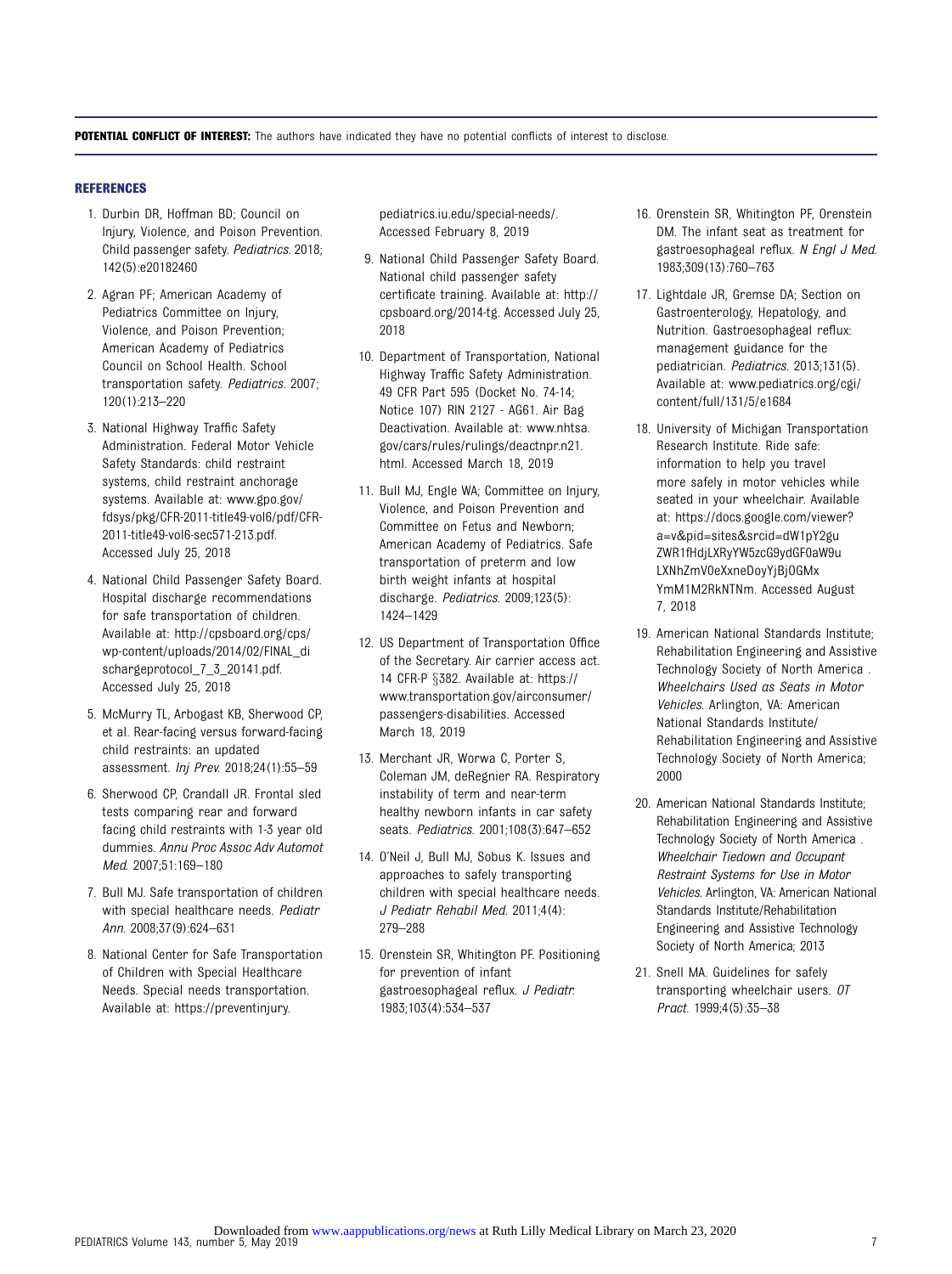### DOI: 10.1542/peds.2019-0724 originally published online April 22, 2019; *Pediatrics* 2019;143; POISON PREVENTION Joseph O'Neil, Benjamin Hoffman and COUNCIL ON INJURY, VIOLENCE, AND **Transporting Children With Special Health Care Needs**

| Updated Information $\&$<br><b>Services</b><br><b>References</b> | including high resolution figures, can be found at:<br>http://pediatrics.aappublications.org/content/143/5/e20190724<br>This article cites 12 articles, 6 of which you can access for free at:<br>http://pediatrics.aappublications.org/content/143/5/e20190724#BIBL                                                                                                                                                                                                                             |
|------------------------------------------------------------------|--------------------------------------------------------------------------------------------------------------------------------------------------------------------------------------------------------------------------------------------------------------------------------------------------------------------------------------------------------------------------------------------------------------------------------------------------------------------------------------------------|
| <b>Subspecialty Collections</b>                                  | This article, along with others on similar topics, appears in the<br>following collection(s):<br><b>Current Policy</b><br>http://www.aappublications.org/cgi/collection/current_policy<br><b>Council on Injury, Violence, and Poison Prevention</b><br>http://www.aappublications.org/cgi/collection/committee_on_injury_<br>violence_and_poison_prevention<br>Injury, Violence & Poison Prevention<br>http://www.aappublications.org/cgi/collection/injury_violence_-_poi<br>son_prevention_sub |
| Permissions & Licensing                                          | Information about reproducing this article in parts (figures, tables) or<br>in its entirety can be found online at:<br>http://www.aappublications.org/site/misc/Permissions.xhtml                                                                                                                                                                                                                                                                                                                |
| <b>Reprints</b>                                                  | Information about ordering reprints can be found online:<br>http://www.aappublications.org/site/misc/reprints.xhtml                                                                                                                                                                                                                                                                                                                                                                              |